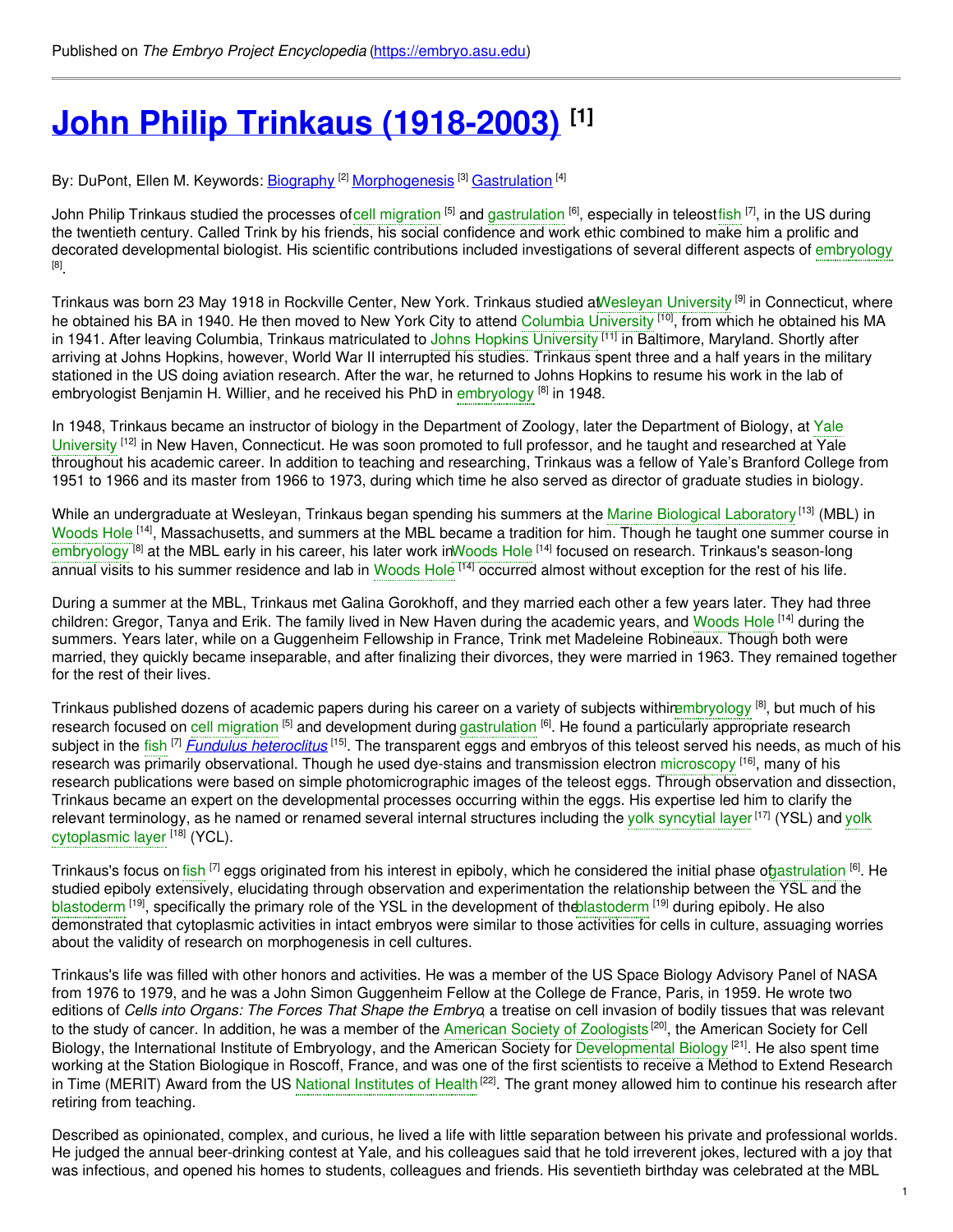with a special symposium, which came to be known as Trinkfest. Scientific talks and poster sessions intertwined with evening banquets full of food, alcohol, and laughter, a tribute to a man who never retired from science, continuing to research into his 80s. Soon after finishing his autobiography, *Embryologist: My Eight Decades in [Developmental](https://embryo.asu.edu/search?text=Embryologist%253A%20My%20Eight%20Decades%20in%20Developmental%20Biology) Biology [23]* , Trinkaus died on 8 February 2003 at the age of 84.

## **Sources**

- 1. Betchaku, Teiichi, and John Philip Trinkaus. "Contact relations, surface activity, and cortical microfilaments of marginal cells of the enveloping layer and of the [yolk](https://embryo.asu.edu/search?text=yolk) <sup>[24]</sup> syncytial and yolk <sup>[24]</sup> cytoplasmic layers of Fundulus before and during epiboly." *Journal Of Experimental Zoology* 203 (1978): 381–426.
- 2. Jacques Cattell Press. "Trinkaus, J(ohn) P(hilip)."*American Men and Women of Science*. 12th ed. Vol. 6 (1973): 6463.
- 3. Kimmel, Charles B., and James A. Weston. "An Overview of Trink's Scientific Accomplishments."*Developmental Dynamics* 228 (2003): 586–87.
- 4. Saunders, John W. Jr. "Trink, The Man." *Developmental Dynamics* 228 (2003): 588–90.
- 5. Schoenwolf, Gary C. "Trink: His Life, His Philosophy."*Developmental Dynamics* 228 (2003): 591–93.
- 6. Trinkaus, John Philip. *Cells into Organs: The Forces that Shape the Embryo*. Englewood Cliffs, NJ: Prentice Hall, 1969.
- 7. Trinkaus, John Philip. "Surface activity and locomotion of Fundulus deep cells during[blastula](https://embryo.asu.edu/search?text=blastula) <sup>[25]</sup> and [gastrula](https://embryo.asu.edu/search?text=gastrula) <sup>[26]</sup> stages." *[Developmental](https://embryo.asu.edu/search?text=Developmental%20Biology) Biology [21]* 30 (1973): 68–103.
- 8. Trinkaus, John Philip. "Mechanism of Fundulus Epiboly—A Current View."*American Zoologist* 24 (1984): 673–688.
- 9. Trinkaus, John Philip. "The yolk [syncytial](https://embryo.asu.edu/search?text=yolk%20syncytial%20layer) layer<sup>[17]</sup> of *Fundulus*: Its origin and history and its significance for early [embryogenesis](https://embryo.asu.edu/search?text=embryogenesis) [27] ." *Journal of [Experimental](https://embryo.asu.edu/search?text=Journal%20of%20Experimental%20Zoology) Zoology [28]* 265 (1993): 258–84.
- 10. Trinkaus, John Philip. *Embryologist: My Eight Decades in [Developmental](https://embryo.asu.edu/search?text=Embryologist%253A%20My%20Eight%20Decades%20in%20Developmental%20Biology) Biology [23]* . Alexandria, VA: J&S, 2003.
- 11. "Trinkaus, John Philip." *New York Times*, February 25, 2003, Classifieds section, Obituaries.
- 12. Vaughan, R B., and John Philp Trinkaus. "Movements of Epithelial Cell Sheets*In Vitro*." *Journal of Cell Science* 1 (1966): 407–13.
- 13. Yale Bulletin & Calendar. "Biologist John Trinkaus, Expert on Cell Migration, Dies."Yale [University](https://embryo.asu.edu/search?text=Yale%20University) <sup>[12]</sup>. <http://www.yale.edu/opa/v31.n19/story17.html><sup>[29]</sup> (Accessed April 25, 2008).

John Philip Trinkaus studied the processes of cell migration and gastrulation, especially in teleost fish, in the US during the twentieth century. Called Trink by his friends, his social confidence and work ethic combined to make him a prolific and decorated developmental biologist. His scientific contributions included investigations of several different aspects of embryology.

## **Subject**

[Trinkaus,](https://embryo.asu.edu/library-congress-subject-headings/trinkaus-john-philip-1918) John Philip, 1918-<sup>[30]</sup> [Gastrulation](https://embryo.asu.edu/medical-subject-headings/gastrulation)<sup>[31]</sup>

#### **Topic**

[People](https://embryo.asu.edu/topics/people) <sup>[32]</sup>

## **Publisher**

Arizona State University. School of Life Sciences. Center for Biology and Society. Embryo Project Encyclopedia.

## **Rights**

© Arizona Board of Regents Licensed as Creative Commons Attribution-NonCommercial-Share Alike 3.0 Unported (CC BY-NC-SA 3.0) http://creativecommons.org/licenses/by-nc-sa/3.0/

#### **Format**

[Articles](https://embryo.asu.edu/formats/articles) <sup>[33]</sup>

**Last Modified** Wednesday, July 4, 2018 - 04:40

## **DC Date Accessioned**

Thursday, May 10, 2012 - 14:01

**DC Date Available** Thursday, May 10, 2012 - 14:01

**DC Date Created** 2010-05-31